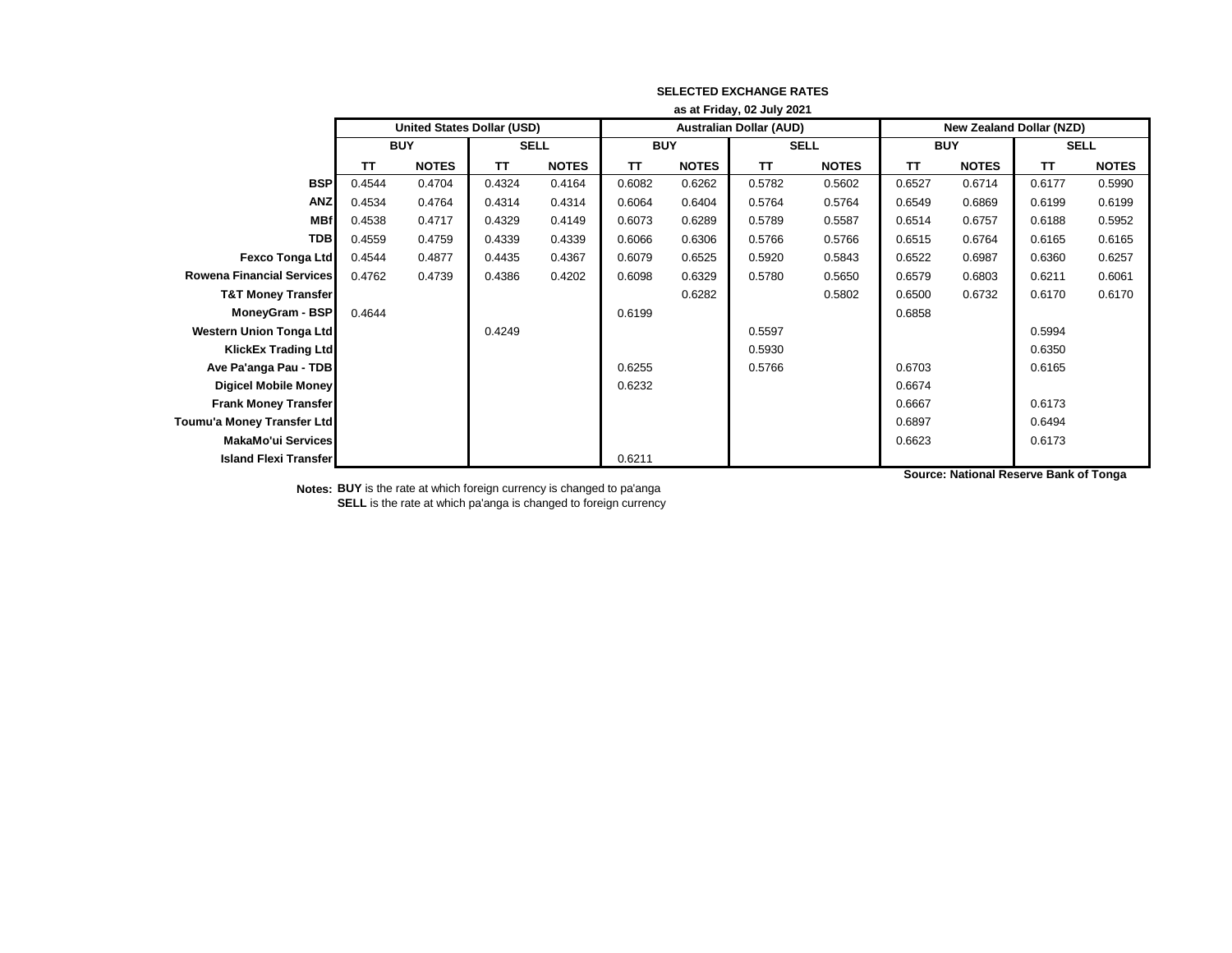|                                  | as at Friday, 09 July 2021 |                                   |             |              |            |              |                                |              |                          |              |             |              |
|----------------------------------|----------------------------|-----------------------------------|-------------|--------------|------------|--------------|--------------------------------|--------------|--------------------------|--------------|-------------|--------------|
|                                  |                            | <b>United States Dollar (USD)</b> |             |              |            |              | <b>Australian Dollar (AUD)</b> |              | New Zealand Dollar (NZD) |              |             |              |
|                                  | <b>BUY</b>                 |                                   | <b>SELL</b> |              | <b>BUY</b> |              | <b>SELL</b>                    |              | <b>BUY</b>               |              | <b>SELL</b> |              |
|                                  | TΤ                         | <b>NOTES</b>                      | TΤ          | <b>NOTES</b> | TΤ         | <b>NOTES</b> | TT                             | <b>NOTES</b> | TΤ                       | <b>NOTES</b> | TΤ          | <b>NOTES</b> |
| <b>BSP</b>                       | 0.4537                     | 0.4697                            | 0.4317      | 0.4157       | 0.6110     | 0.6290       | 0.5810                         | 0.5630       | 0.6536                   | 0.6723       | 0.6186      | 0.5999       |
| <b>ANZ</b>                       | 0.4527                     | 0.4757                            | 0.4307      | 0.4307       | 0.6084     | 0.6424       | 0.5784                         | 0.5784       | 0.6555                   | 0.6875       | 0.6205      | 0.6205       |
| <b>MBf</b>                       | 0.4531                     | 0.4717                            | 0.4322      | 0.4132       | 0.6101     | 0.6329       | 0.5817                         | 0.5587       | 0.6523                   | 0.6757       | 0.6197      | 0.5952       |
| <b>TDB</b>                       | 0.4552                     | 0.4752                            | 0.4332      | 0.4332       | 0.6076     | 0.6316       | 0.5776                         | 0.5776       | 0.6532                   | 0.6781       | 0.6182      | 0.6182       |
| <b>Fexco Tonga Ltd</b>           | 0.4537                     | 0.4870                            | 0.4426      | 0.4361       | 0.6108     | 0.6556       | 0.5936                         | 0.5871       | 0.6540                   | 0.6997       | 0.6370      | 0.6266       |
| <b>Rowena Financial Services</b> | 0.4762                     | 0.4762                            | 0.4348      | 0.4184       | 0.6098     | 0.6410       | 0.5882                         | 0.5682       | 0.6623                   | 0.6849       | 0.6250      | 0.6061       |
| <b>Western Union Tonga Ltd</b>   |                            |                                   | 0.4250      |              |            |              | 0.5639                         |              |                          |              | 0.6030      |              |
| <b>KlickEx Trading Ltd</b>       |                            |                                   |             |              |            |              | 0.5960                         |              |                          |              | 0.6360      |              |
| Ave Pa'anga Pau - TDB            |                            |                                   |             |              | 0.6274     |              | 0.5776                         |              | 0.6711                   |              | 0.6182      |              |
| <b>Digicel Mobile Money</b>      |                            |                                   |             |              | 0.6234     |              |                                |              | 0.6653                   |              |             |              |
| <b>Frank Money Transfer</b>      |                            |                                   |             |              |            |              |                                |              | 0.6667                   |              | 0.6135      |              |
| Toumu'a Money Transfer Ltd       |                            |                                   |             |              |            |              |                                |              | 0.6897                   |              | 0.6494      |              |
| <b>MakaMo'ui Services</b>        |                            |                                   |             |              |            |              |                                |              | 0.6623                   |              | 0.6173      |              |
| <b>Island Flexi Transfer</b>     |                            |                                   |             |              | 0.6211     |              |                                |              |                          |              |             |              |
| <b>Tonga Post Ltd</b>            | 0.4573                     |                                   |             |              |            |              |                                |              |                          |              |             |              |

**Notes: BUY** is the rate at which foreign currency is changed to pa'anga **SELL** is the rate at which pa'anga is changed to foreign currency **Source: National Reserve Bank of Tonga**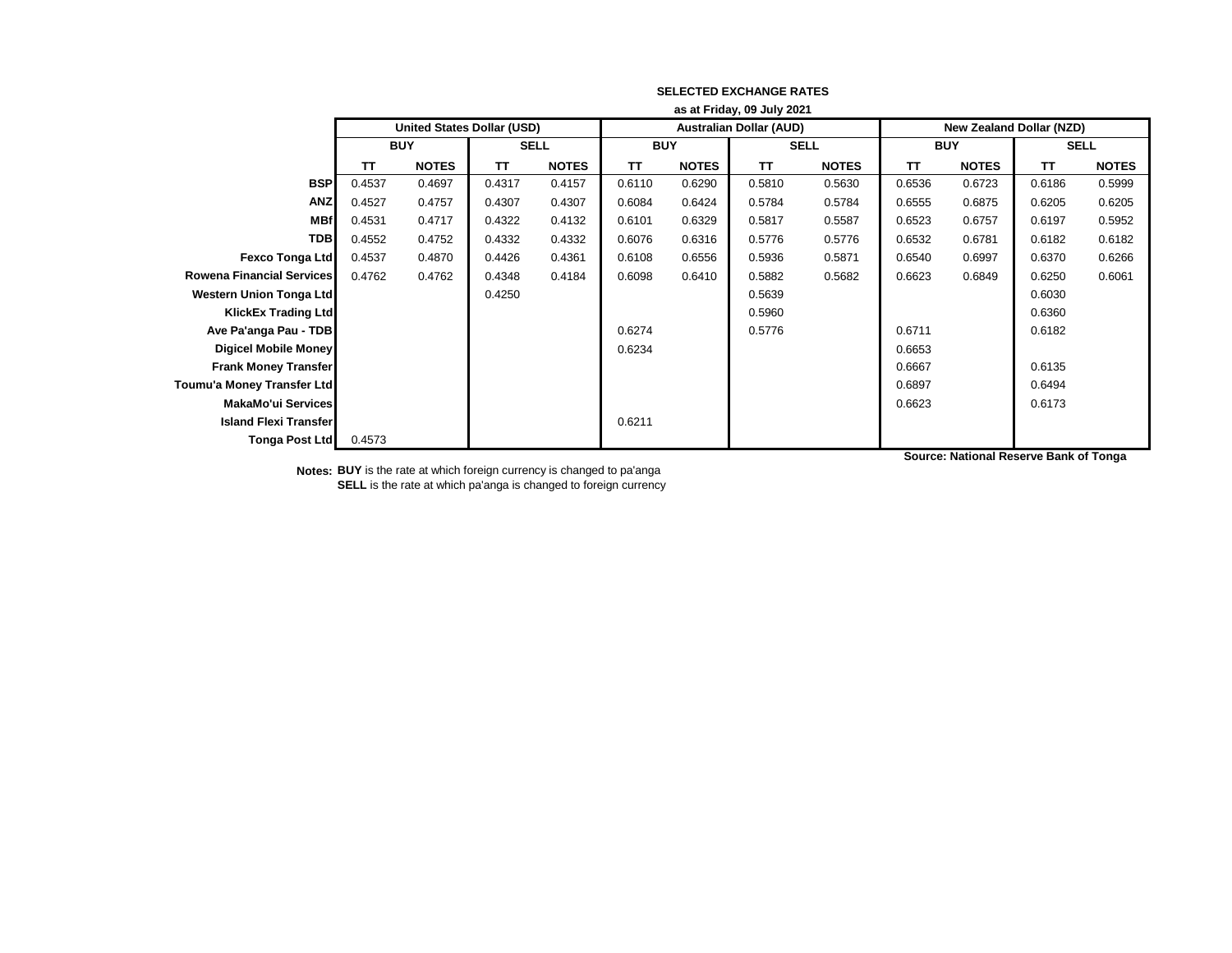|                                |        |                                   |             |              |            |              | as at Friday, 16 July 2021     |              |                                 |              |             |              |
|--------------------------------|--------|-----------------------------------|-------------|--------------|------------|--------------|--------------------------------|--------------|---------------------------------|--------------|-------------|--------------|
|                                |        | <b>United States Dollar (USD)</b> |             |              |            |              | <b>Australian Dollar (AUD)</b> |              | <b>New Zealand Dollar (NZD)</b> |              |             |              |
|                                |        | <b>BUY</b>                        | <b>SELL</b> |              | <b>BUY</b> |              | <b>SELL</b>                    |              | <b>BUY</b>                      |              | <b>SELL</b> |              |
|                                | TΤ     | <b>NOTES</b>                      | TΤ          | <b>NOTES</b> | <b>TT</b>  | <b>NOTES</b> | TT                             | <b>NOTES</b> | <b>TT</b>                       | <b>NOTES</b> | TT          | <b>NOTES</b> |
| <b>BSP</b>                     | 0.4542 | 0.4702                            | 0.4322      | 0.4162       | 0.6123     | 0.6303       | 0.5823                         | 0.5643       | 0.6502                          | 0.6689       | 0.6152      | 0.5965       |
| <b>ANZ</b>                     | 0.4532 | 0.4762                            | 0.4312      | 0.4312       | 0.6095     | 0.6435       | 0.5795                         | 0.5795       | 0.6531                          | 0.6851       | 0.6181      | 0.6181       |
| <b>MBf</b>                     | 0.4536 | 0.4717                            | 0.4327      | 0.4149       | 0.6114     | 0.6329       | 0.5830                         | 0.5618       | 0.6488                          | 0.6711       | 0.6163      | 0.5952       |
| <b>TDB</b>                     | 0.4557 | 0.4757                            | 0.4337      | 0.4337       | 0.6093     | 0.6333       | 0.5793                         | 0.5793       | 0.6496                          | 0.6745       | 0.6146      | 0.6146       |
| <b>Fexco Tonga Ltd</b>         | 0.4542 | 0.4875                            | 0.4431      | 0.4366       | 0.6125     | 0.6570       | 0.5950                         | 0.5883       | 0.6502                          | 0.6960       | 0.6336      | 0.6232       |
| <b>MoneyGram - BSP</b>         | 0.4645 |                                   |             |              | 0.6226     |              |                                |              | 0.6832                          |              |             |              |
| <b>Western Union Tonga Ltd</b> |        |                                   | 0.4250      |              |            |              | 0.5633                         |              |                                 |              | 0.5990      |              |
| <b>KlickEx Trading Ltd</b>     |        |                                   |             |              |            |              | 0.5950                         |              |                                 |              | 0.6330      |              |
| Ave Pa'anga Pau - TDB          |        |                                   |             |              | 0.6286     |              | 0.5793                         |              | 0.6684                          |              | 0.6146      |              |
| <b>Digicel Mobile Money</b>    |        |                                   |             |              | 0.6230     |              |                                |              | 0.6631                          |              |             |              |
| <b>Frank Money Transfer</b>    |        |                                   |             |              |            |              |                                |              | 0.6667                          |              | 0.6135      |              |
| Toumu'a Money Transfer Ltd     |        |                                   |             |              |            |              |                                |              | 0.6897                          |              | 0.6494      |              |
| MakaMo'ui Services             |        |                                   |             |              |            |              |                                |              | 0.6711                          |              | 0.6135      |              |
| <b>Joy Trading Co Ltd</b>      |        |                                   |             |              |            |              |                                |              | 0.6802                          |              |             |              |
| <b>Island Flexi Transfer</b>   |        |                                   |             |              | 0.6250     |              |                                |              |                                 |              |             |              |
| <b>Tonga Post Ltd</b>          | 0.4554 |                                   |             |              |            |              |                                |              |                                 |              |             |              |

**Source: National Reserve Bank of Tonga**

**Notes: BUY** is the rate at which foreign currency is changed to pa'anga **SELL** is the rate at which pa'anga is changed to foreign currency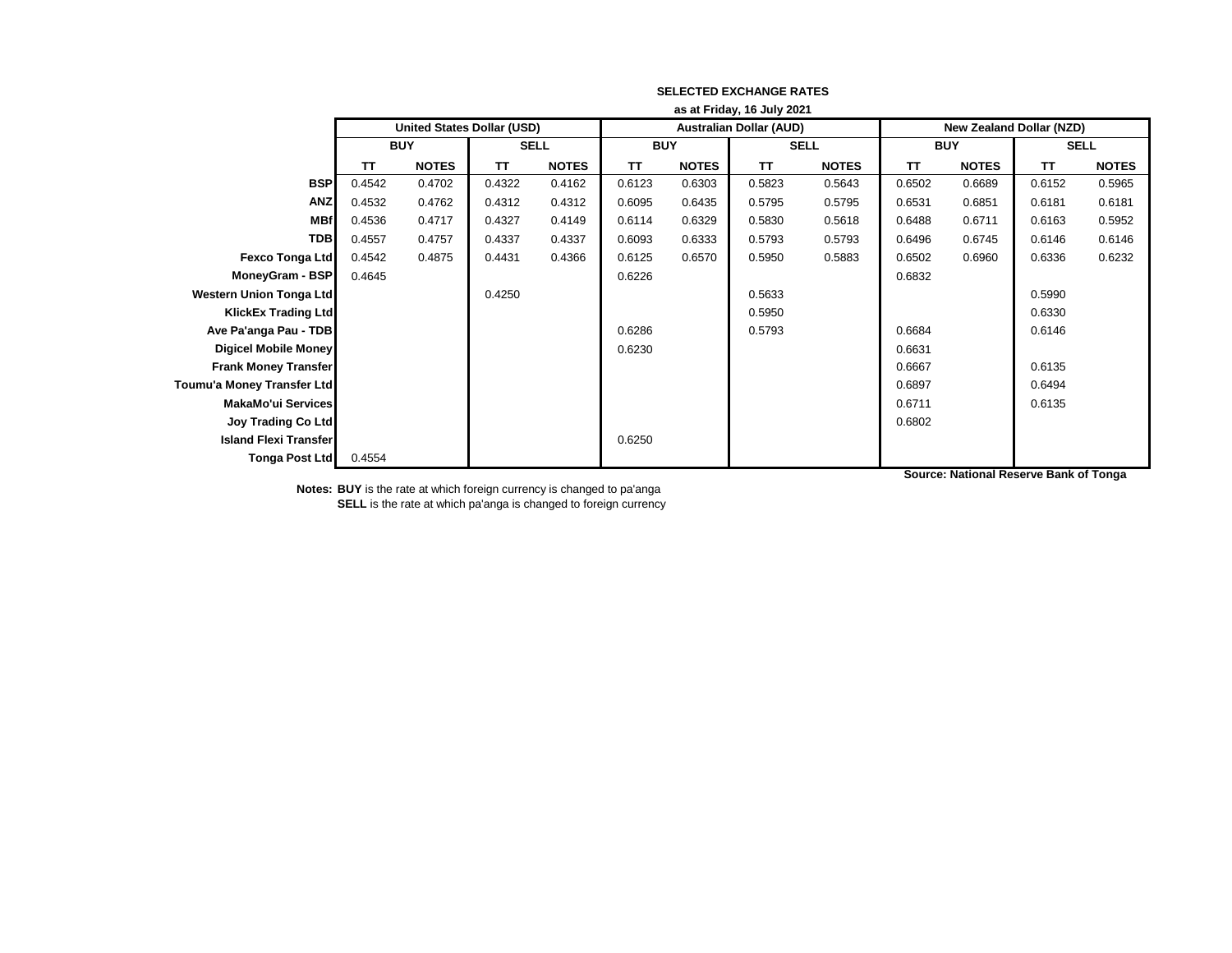|                                   | as at Friday, 23 July 2021 |                                   |             |              |            |              |                                |              |                                 |              |             |              |
|-----------------------------------|----------------------------|-----------------------------------|-------------|--------------|------------|--------------|--------------------------------|--------------|---------------------------------|--------------|-------------|--------------|
|                                   |                            | <b>United States Dollar (USD)</b> |             |              |            |              | <b>Australian Dollar (AUD)</b> |              | <b>New Zealand Dollar (NZD)</b> |              |             |              |
|                                   |                            | <b>BUY</b>                        | <b>SELL</b> |              | <b>BUY</b> |              | <b>SELL</b>                    |              | <b>BUY</b>                      |              | <b>SELL</b> |              |
|                                   | TΤ                         | <b>NOTES</b>                      | <b>TT</b>   | <b>NOTES</b> | TΤ         | <b>NOTES</b> | <b>TT</b>                      | <b>NOTES</b> | TΤ                              | <b>NOTES</b> | TΤ          | <b>NOTES</b> |
| <b>BSP</b>                        | 0.4536                     | 0.4696                            | 0.4316      | 0.4156       | 0.6145     | 0.6325       | 0.5845                         | 0.5665       | 0.6511                          | 0.6698       | 0.6161      | 0.5974       |
| <b>ANZ</b>                        | 0.4526                     | 0.4756                            | 0.4306      | 0.4306       | 0.6118     | 0.6458       | 0.5818                         | 0.5818       | 0.6526                          | 0.6846       | 0.6176      | 0.6176       |
| <b>MBf</b>                        | 0.4530                     | 0.4717                            | 0.4321      | 0.4132       | 0.6136     | 0.6369       | 0.5852                         | 0.5650       | 0.6498                          | 0.6711       | 0.6172      | 0.5952       |
| <b>TDB</b>                        | 0.4551                     | 0.4751                            | 0.4331      | 0.4331       | 0.6117     | 0.6357       | 0.5817                         | 0.5817       | 0.6494                          | 0.6743       | 0.6144      | 0.6144       |
| <b>Fexco Tonga Ltd</b>            | 0.4536                     | 0.4869                            | 0.4425      | 0.4360       | 0.6155     | 0.6595       | 0.5974                         | 0.5905       | 0.6537                          | 0.6970       | 0.6338      | 0.6241       |
| <b>Rowena Financial Services</b>  | 0.4762                     | 0.4762                            | 0.4348      | 0.4184       | 0.6098     | 0.6452       | 0.5882                         | 0.5714       | 0.6623                          | 0.6849       | 0.6250      | 0.6061       |
| <b>T&amp;T Money Transfer</b>     |                            |                                   |             |              |            | 0.6371       |                                | 0.5861       | 0.6500                          | 0.6724       | 0.6170      | 0.6170       |
| MoneyGram - BSP                   | 0.4626                     |                                   |             |              | 0.6292     |              |                                |              | 0.6851                          |              |             |              |
| <b>Western Union Tonga Ltd</b>    |                            |                                   | 0.4232      |              |            |              | 0.5647                         |              |                                 |              | 0.5978      |              |
| <b>KlickEx Trading Ltd</b>        |                            |                                   |             |              |            |              | 0.5970                         |              |                                 |              | 0.6310      |              |
| Ave Pa'anga Pau - TDB             |                            |                                   |             |              | 0.6310     |              | 0.5817                         |              | 0.6681                          |              | 0.6144      |              |
| <b>Digicel Mobile Money</b>       |                            |                                   |             |              | 0.6315     |              |                                |              | 0.6663                          |              |             |              |
| <b>Toumu'a Money Transfer Ltd</b> |                            |                                   |             |              |            |              |                                |              | 0.6897                          |              | 0.6494      |              |
| MakaMo'ui Services                |                            |                                   |             |              |            |              |                                |              | 0.6711                          |              | 0.6135      |              |
| <b>Joy Trading Co Ltd</b>         |                            |                                   |             |              |            |              |                                |              | 0.6802                          |              |             |              |
| <b>Island Flexi Transfer</b>      |                            |                                   |             |              | 0.6329     |              |                                |              |                                 |              |             |              |

**Source: National Reserve Bank of Tonga**

**Notes: BUY** is the rate at which foreign currency is changed to pa'anga **SELL** is the rate at which pa'anga is changed to foreign currency